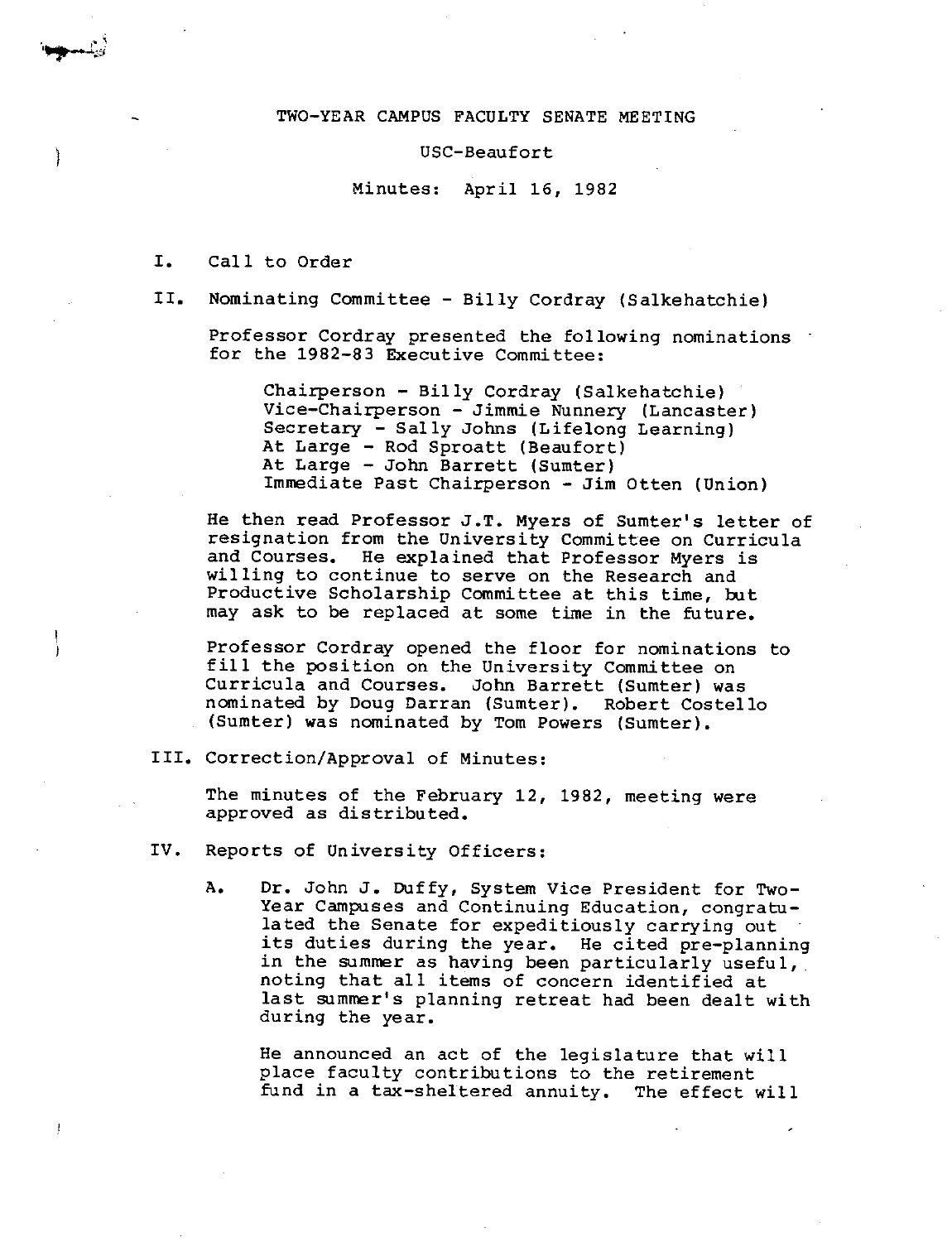ì

 $\mathbf{I}$ 

be that approximately 6% of a faculty member's salary will not be federally taxed (until, of course, that faculty member is drawing from retirement funds).

He commented that, as everyone is aware, the faculty raise being considered by the legislature is 5%.

On matters of curricular changes, he reminded the Senate that the two-year system has since 1967 had authority over its own curriculum.

B. Mr. Earle Holley, Budget Director, reported on the general status of the University system's budget for next year, noting that the current status quo pattern is in a sense positive, in light of the general economy. He noted the strong possibility that salary increases are still part of next year's budget and pointed out that 20% of any salary increase must be covered by student fees (a factor which could have an effect on tuition and fees).

Entertaining questions from the group, he reported that the interest rate on retirement funds will go from 4% to 6%. He was unable to answer a question about the disposition of interest (above the 6% accrued by the employee) being earned from money in the retirement fund. He cited Mr. Jack Mullins, State Personnel Director, as a source of information on this and other questions.

- c. Dr. Robert E. Alexander, Associate Vice President for Two-Year Campuses and Continuing Education, had no items on which to report.
- V. Reports from Standing Committees:
	- A. Rights and Responsibilities Tom Powers (Sumter)

Professor Powers reported that his committee had taken no action beyond electing him as its chairperson and Robert Group (Salkehatchie) as its Vice Chairperson and secretary. He distributed final corrected copies of the Faculty Manual supplement.

B. Financial Concerns - Mark Lidman (Sumter)

This committee has elected John Stine (Lifelong Learning) as its new chairperson and Marnie Foster (Lancaster) as its secretary. Professor Lidman reported that the committee had taken no action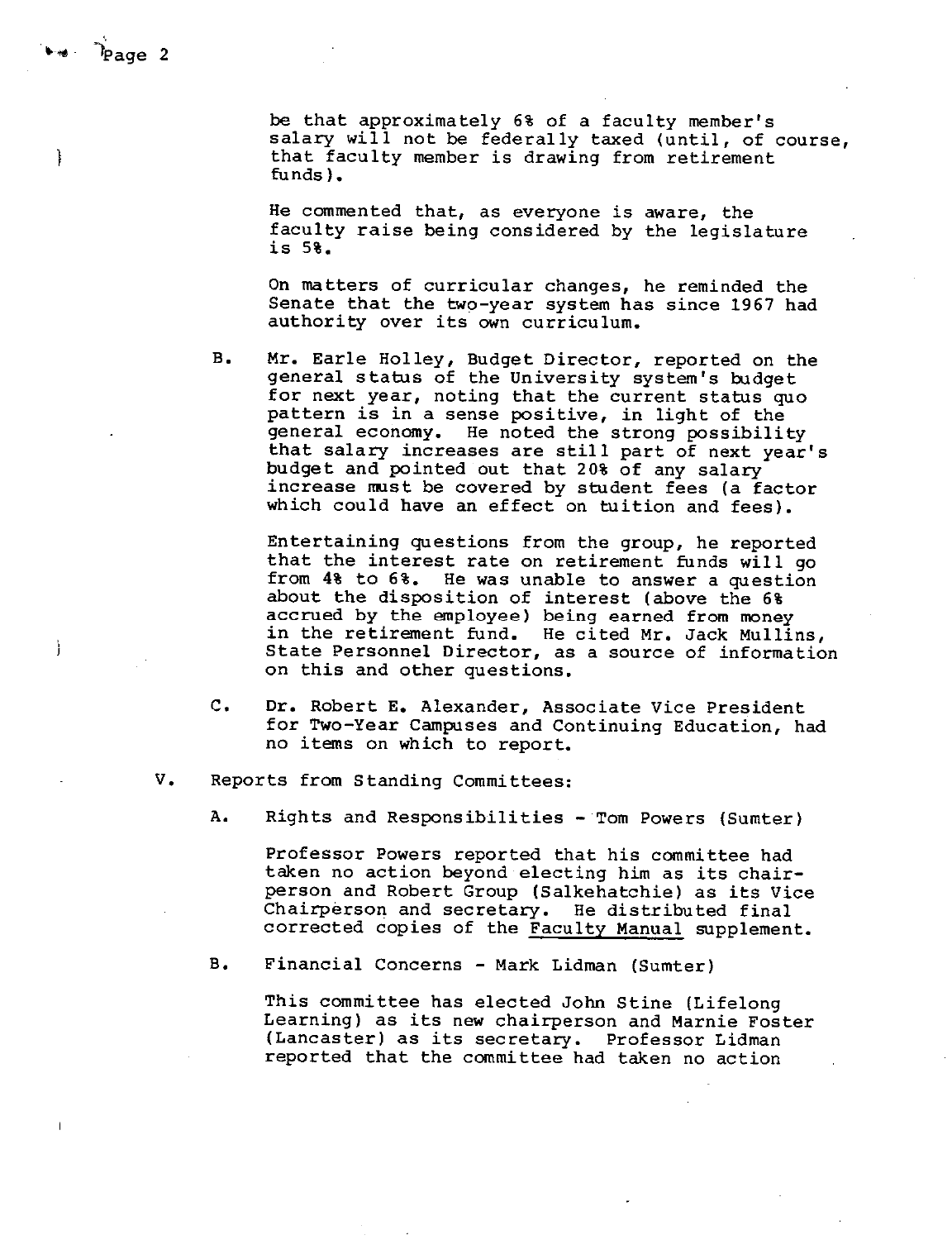#### associate degree, new courses)

3. Meeting of the Nominating Committee

Professor Billy Cordray (Salkehatchie) presented the Executive Committee's motion that the Research and Production Scholarship Committee be granted Special Committee status and therefore be added to the list on page 14 of the Faculty Manual. The motion was carried by voice vote.

Professor Cordray moved that a printing error in the Faculty Manual be corrected so that the first line of "Article I - Purpose and Powers" on page 68 read, "The Two-Year Campus Faculty Senate of the University of South Carolina...." The motion was carried by voice vote.

- VI. Reports from Special Committees
	- A. University Library Committee Tandy Willis (Union)

There was no report, as the committee has not met since the last Senate meeting.

B. University Committee on Curricula and Courses - Doug Darran for J.T. Myers (Sumter)

> The committee has met weekly. Of late, the issue capturing most attention is the inauguration of a new B.S. in Office Management within the College of Applied Professional Sciences (formerly General Studies). There is some concern as to its relationship to a proposed new program in Communication and Office Management within the College of Business Administration. On Monday, April 19, the College of Business Administration's proposed new program will be discussed.

> Of particular interest to the Two-Year Campuses is Columbia's plan to drop the Two-Year program in Criminal Justice, and the committee's suggestion that the "H" or Honors designation be dropped from the transcripts of transfer students from Two-Year Campuses. Relative to programs that Columbia drops, the campuses that plan to continue such programs should see that the courses remain on the computer so that students will receive proper credit. Relative to the "H" courses, I will

ļ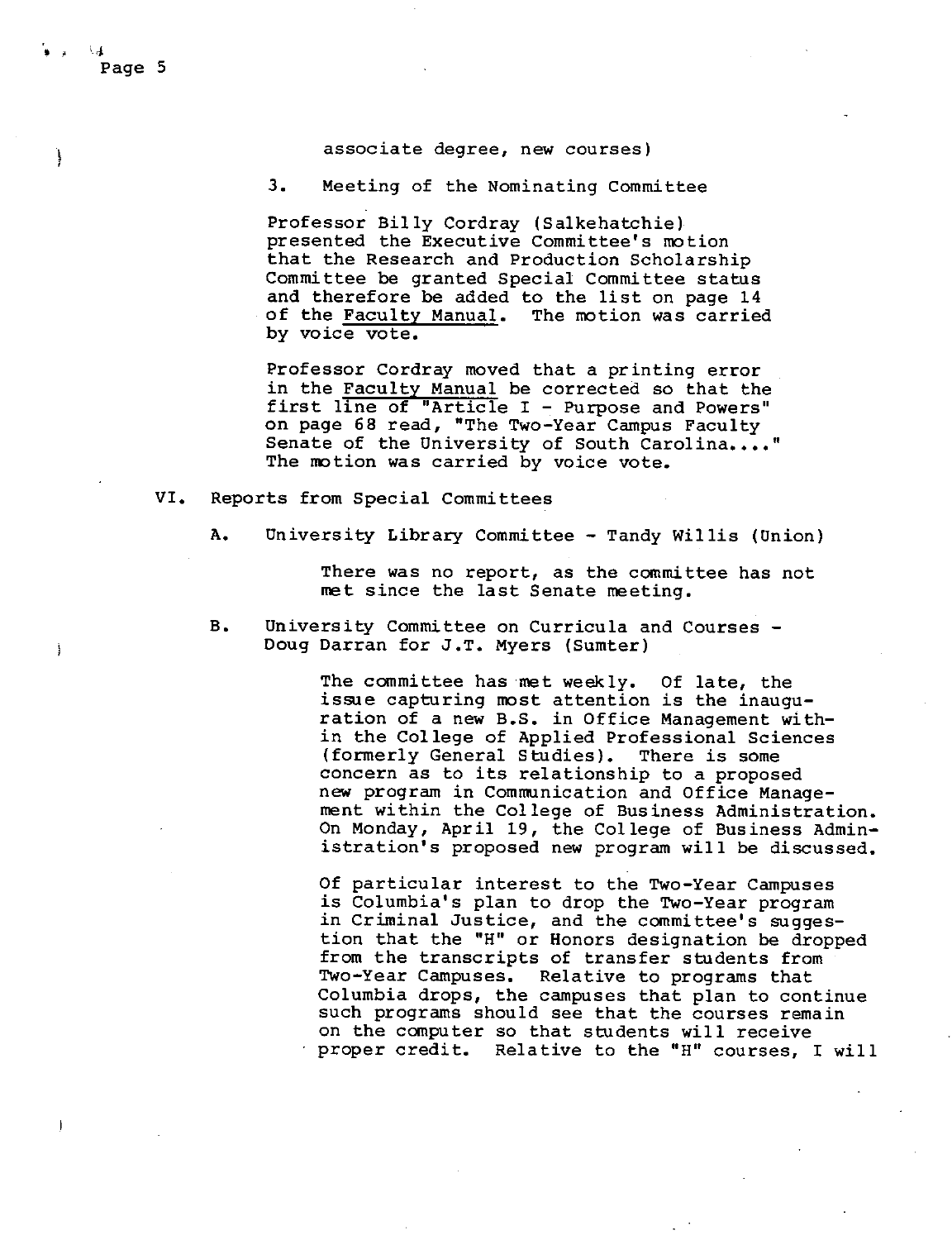but was continuing to study those items before it at the last meeting.

- C. Intra-University Services and Communications Jean Gray (Sumter)
	- 1. Professor Gray presented the following motion from her committee:

"At times the University confers a second Associate Degree upon candidates who have completed all requirements for the second Associate Degree, provided that a minimum of 15 semester hours in residence have been completed beyond those counted for the first Associate Degree. However, no second Associate Degree will be conferred upon a candidate who already holds the same Associate Degree, whether granted by USC or some other institution."

The motion carried by voice vote.

2. Professor Gray presented a second motion:

"Chemistry 110 - Chemistry for the health sciences

To be approved as a new course to be offered on the Beaufort and Sumter campuses to fulfill a chemistry requirement for the Associate Degree program in Nursing."

The motion carried by voice vote.

3. Professor Gray moved that the final sentence of paragraph 1, page 22 of the Faculty Manual, that reads, "Tenure applies only on the campus on which it is earned; it is not system-wide" be replaced as follows:

> "A faculty member will be allowed to transfer tenure and time in service on a voluntary move within the Two-Year System."

Professor Jerry Dockery (Lifelong Learning) moved to table the motion; the move to table was defeated 15-10.

Discussion that followed centered on a question raised by Professor Tom Powers (Sumter): how is "voluntary move" defined? Discussion led to a consensus that the matter needs further study and Professor Gray withdrew the motion.

÷

 $\mathbf{)}$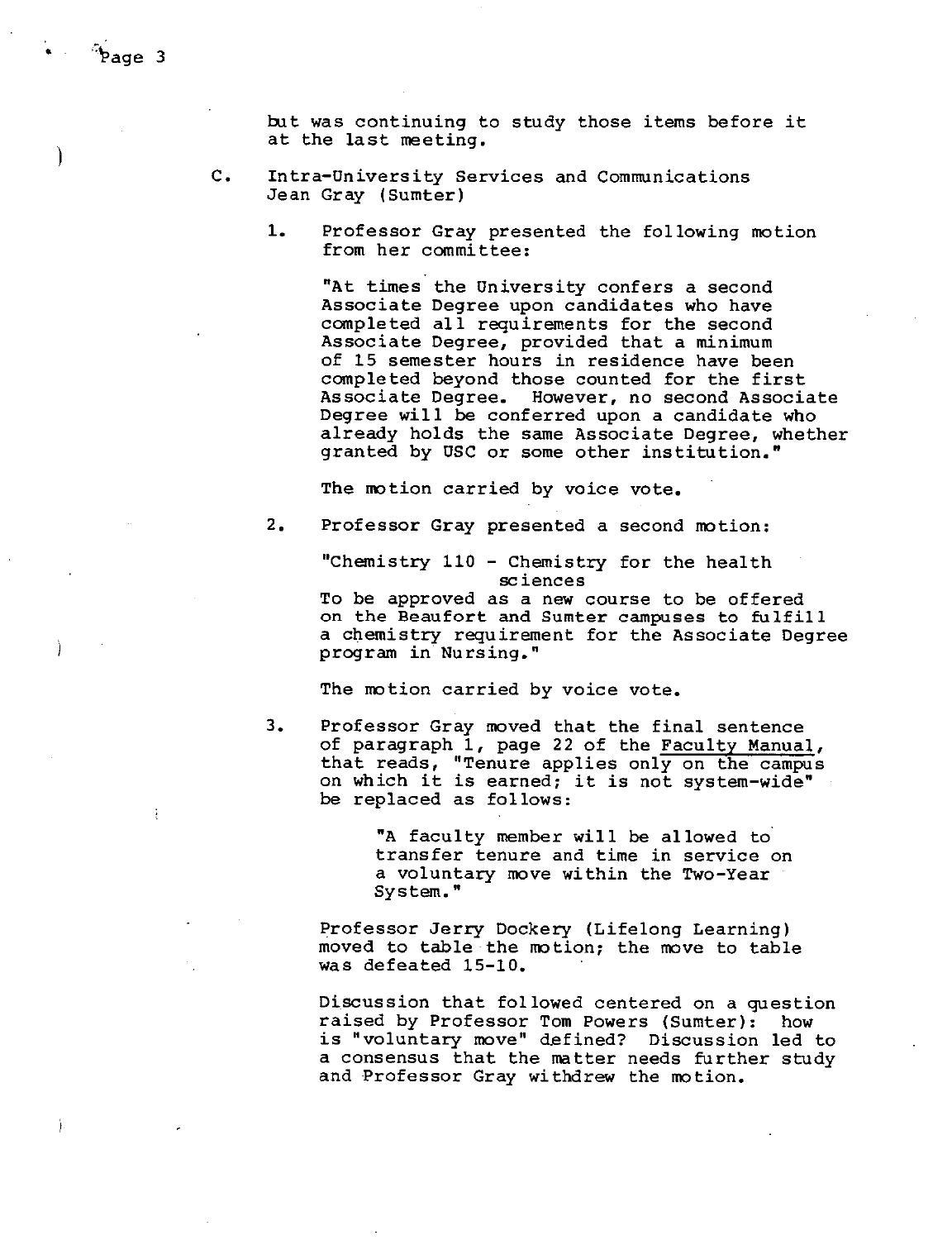# **4.** Professor Gray presented the following motion:

"The Two-Year System Tenure and Promotion Committee must substantiate any deviation from the recommendation of the local tenure and promotion process."

Professor Dockery cal led. the question; Professor Jimmie Nunnery (Lancaster) moved to table Professor Dockery's motion; the move to table the call for the question passed by voice *vote.* 

A lengthy discussion followed during which Professor Dockery proposed amendments to the motion including a stipulation that substantiation in writing be provided to the candidate, his/her dean, and the members of the local T & P Committee. Professor Tom Powers's motion that the words "if such there be" follow "local tenure and promotion process" was carried by voice *vote.* 

Professor Nunnery expressed his opinion that such action would violate confidentiality. Professor Doug Darran (Sumter) noted that to avoid the problems of substantiation, the Tenure and Promotion Committee might become a rubber stamp. Professor Nunnery cautioned that passing the motion might be inviting a despotic situation.

Professor Dockery's amendment was defeated by voice vote; the original motion was then defeated by voice vote.

- 5. Professor Gray stated that the IUSC Committee would continue to study the method of representation on the Senate and announced that Professor David Mccollum (Beaufort) will serve as next year's chairperson of the IUSC Committee.
- D. Executive Committee Jim Otten (Union)

Professor Otten reported the following discussion at the meeting of the Executive Committee March 23, 1982, in Columbia:

- 1. Agenda for the Beaufort meeting
- 2. Standing committee deliberations 1981-82, with discussion of items still under study as well as new items to be presented at Beaufort (second

)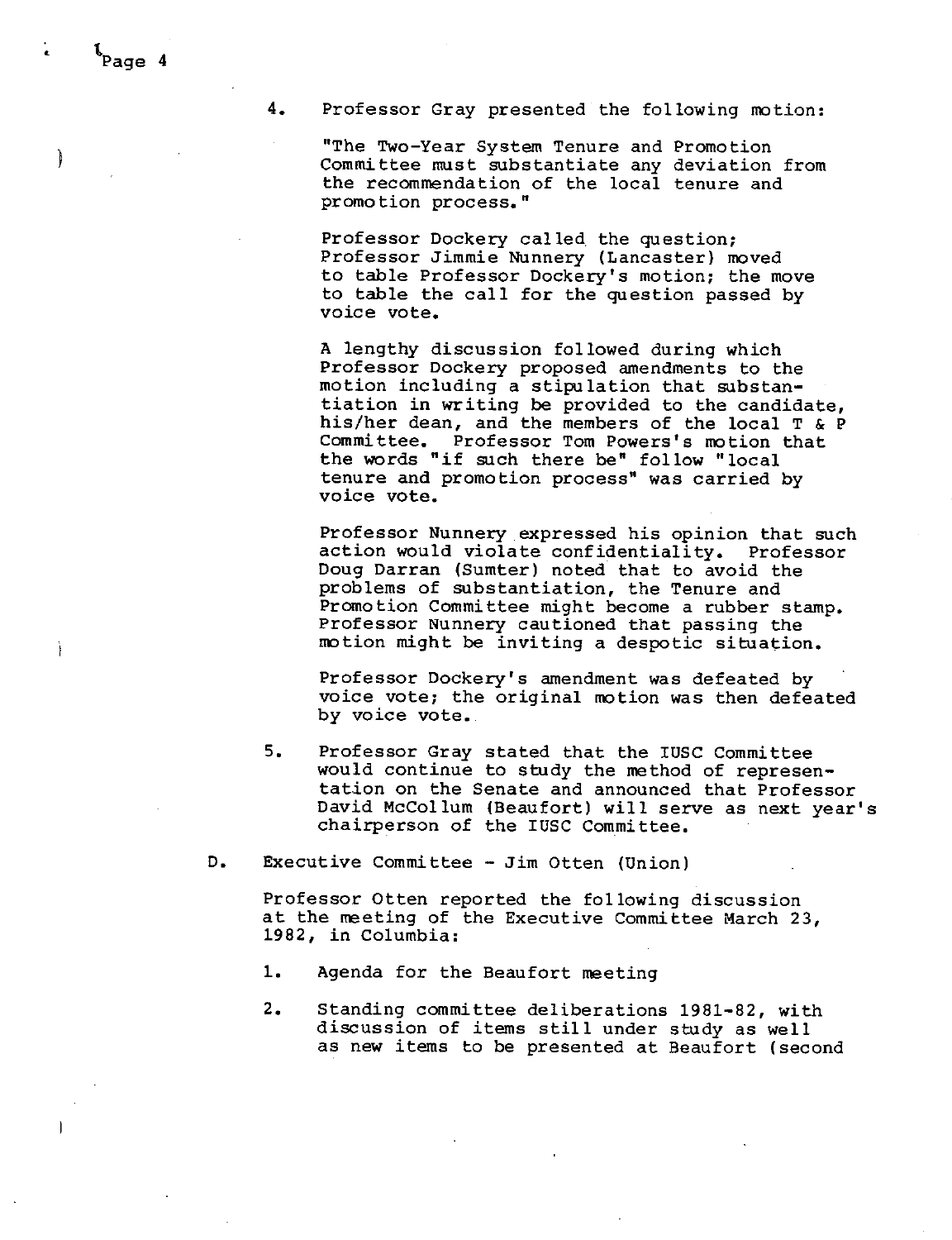J

 $\overline{\phantom{a}}$ 

argue for their retention with the understanding that they have local value without necessarily affecting a student's over-all grade point average.

c. Research and Productive Scholarship Committee - Doug Darran for J.T. Myers (Sumter)

> The various subcommittees will meet next week to decide on funding of grant proposals. I would like to note that of the 24 grant proposals submitted to the Social Sciences subcommittee, not a single one is from a Two-Year Campus faculty member.

Please do not hesitate to call me about any matters relating to the grant process·.

D. Faculty Welfare Committee - Jerry Dockery (Lifelong Learning)

> The Faculty Welfare Committee met on March 8<br>and March 22. The next scheduled meeting is The next scheduled meeting is for April 19.

Bill S732 to amend the way state retirement is reported to the IRS has passed. The effect on state employees will be to reduce, by approximately 6%, the amount of money used to compute federal income tax.

The Welfare Committee spent a good part of the March 8 meeting discussing the effects of the bill on other areas of employee benefits. After consulting with Purvis Collins's office, it was the belief of the committee that the new law would only affect the way federal tax is reported. All other areas would remain unchanged, including the way retirement income is computed.

The committee is still trying to get a copy of the new grievance procedure bill from the legislature. Mac Rood will continue to work on this problem.

The March 22 meeting included a discussion of nine-month employees having their pay spread over a 12-month period. Mac Rood passed out a questionnaire he had developed for determining the faculty feelings on the question. The committee made some changes in the questionnaire.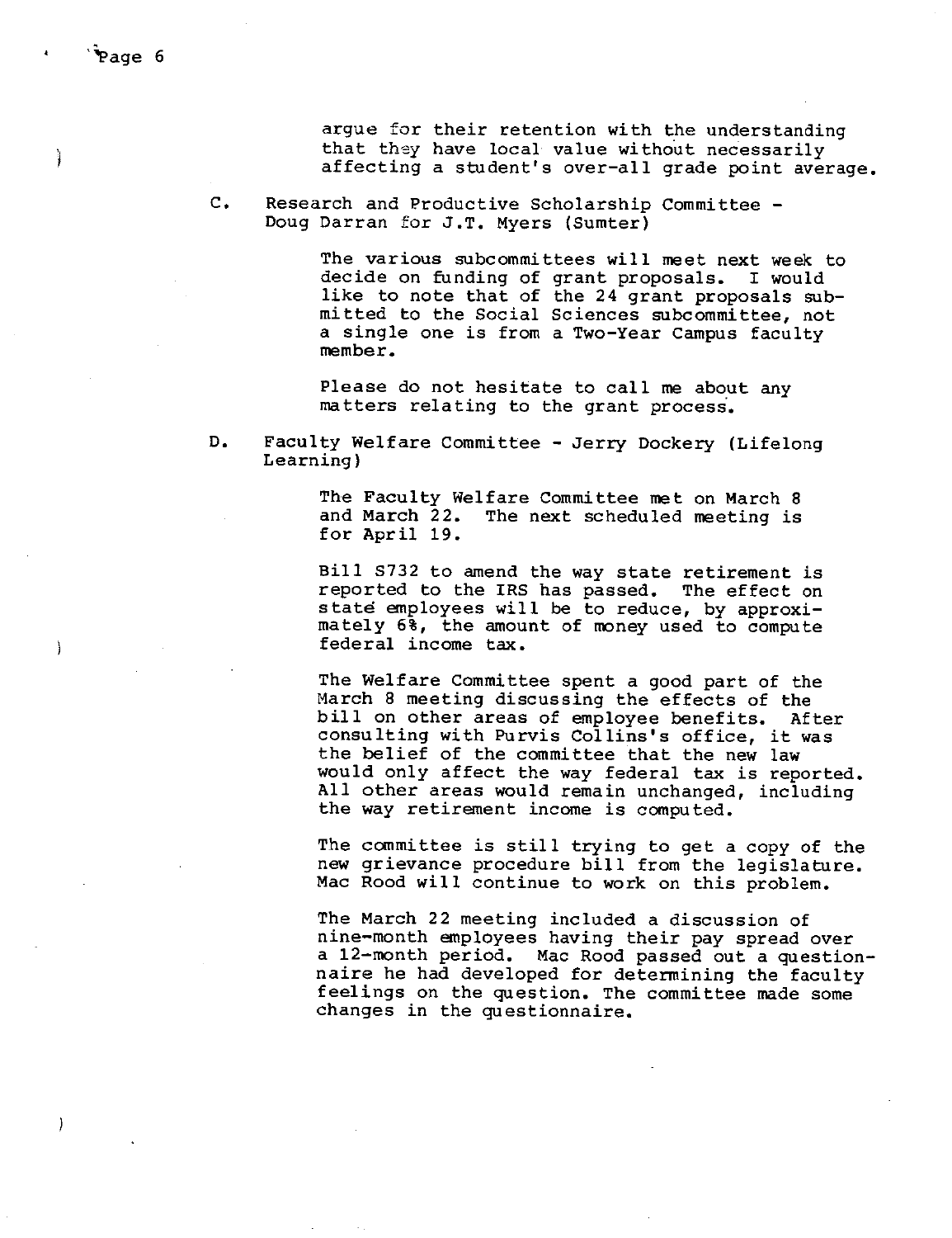$V$  Page 9

- 4. Purchasing and contracts--Mr. Dantzler noted that the University requires certification for purchases and that contractual services must be bid. He also noted that Two-Year Campuses may sign contracts with bands, etc. up to \$1,500 without the approval of Senior Vice President Daetwyler.
- 5. **New** accounting system--System Vice President Roberson of computer services announced that a new accounting system will go into effect 1 July for a one-year test. No details of the system were provided.

# VII. Unfinished Business

Professor Costello asked that his name be withdrawn from nomination to the Committee on Curricula and Courses, leaving John Barrett (Sumter) as the only nominee. Professor Pete Maness (Sumter) moved that the Executive Committee slate and Committee on Curricula and Courses nominee be accepted by acclamation. The motion was carried by voice vote.

- VIII. Announcements
	- 1. Professor Pete Maness extended an invitation to USC-Sumter's Third Annual Renaissance Festival, April 18-23, 1982.
	- 2. Dr. Duffy presented a plaque to Professor Jim Otten for his distinguished service as chairperson of the Two-Year Campus Faculty Senate 1981-82.
	- 3. Professor Otten, noting the accomplishments of the Senate this year and looking to its expanding role, expressed thanks to Dr. Duffy, Dr. Alexander, their office (Mary Derrick and Jane Squires), the Two-Year Campus Deans, the Executive Committee, and Senate members.
	- **4.** After the Chair was passed to him, Professor Billy Cordray expressed appreciation to Professor Otten for his service to the Senate.
	- IX. Adjournment

 $\mathbf{I}$ 

Respectfully submitted,

Jally Johns

Sally Johns, Secretary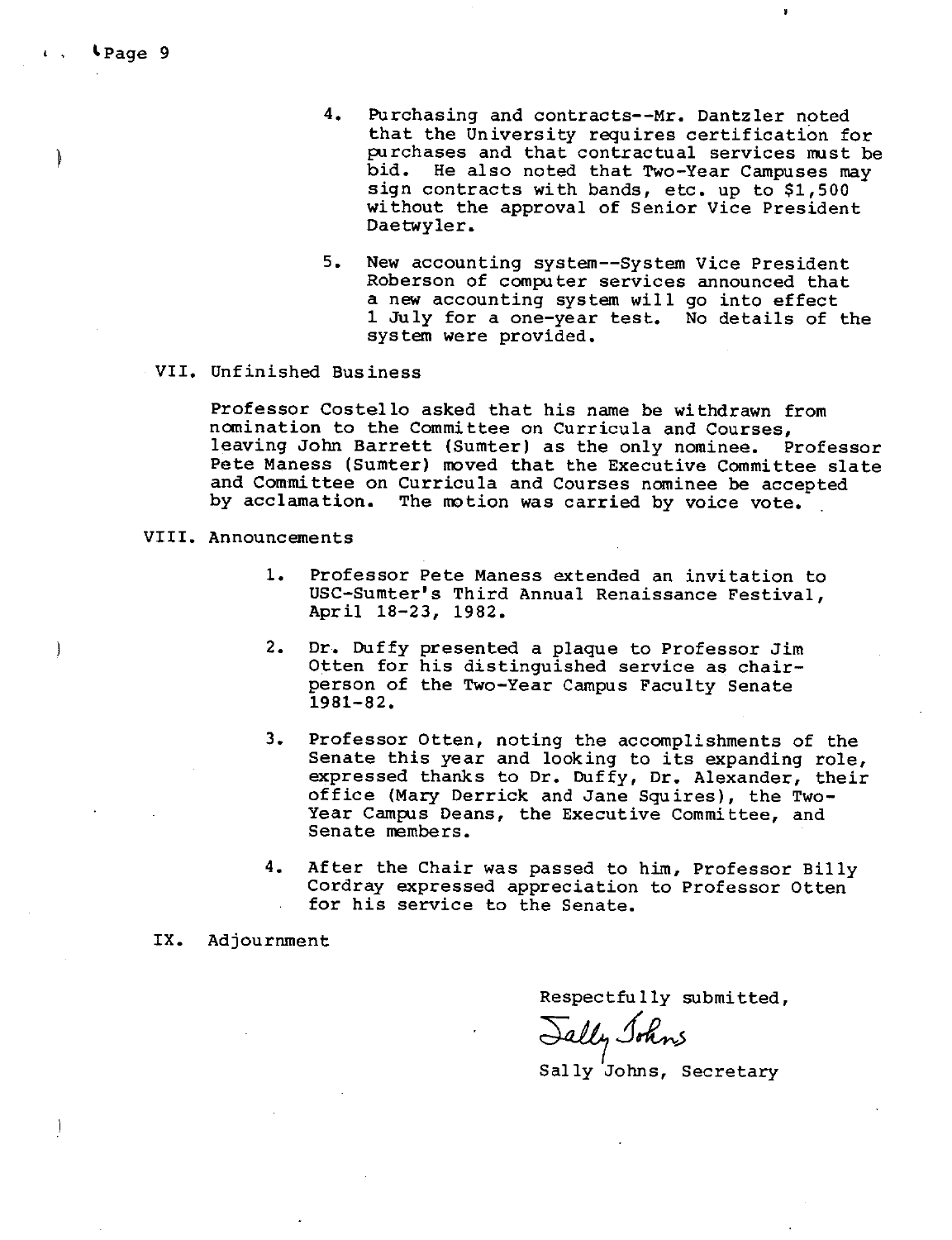#### Appendices 1

 $\mathbf{r}$ 

)

 $\mathcal{E}$ 

TWO-YEAR CAMPUS FACULTY SENATE 1982-83

### Beaufort

Rick Boulware Daren Guinn, alternate Lila Meeks \*Rod Sproatt, Exec. Com. Joan Taylor

\*Darwin Bashaw, Dean

### Lancaster

Wade Chittam Deborah Cureton Marnie Foster \*Jimmie Nunnery, Exec. Com. John Samaras, alternate Edna Shook Wayne Thurman

\*Pete Arnold, Dean

Lifelong Learning Mary Ann Camp Jerry Dockery \*Sally Johns, Exec. Com. Elizabeth Mulligan, alternate John Stine

\*John Powers, Dean \*Steve Dalton, Dir. USC-Ft. Jackson

/0

### Salkehatchie

\*Billy Cordray, Exec. Com. Sherre Dryden Bob Group Judy Moran Larry Strong, alternate

\*Carl Clayton, Dean

\*non-voting

#### Sumter

Porter Adams \*John Barrett, Exec. Com. Michael Becker Robert Costello Don Curlovic Doug Darran Tom Powers Jaya Rajagopal Carolyn West

\*Jack Anderson, Dean

# Union

Carmen Cummings Bill Littleton \*Jim Otten, Exec. Com. Tandy Willis Charles Walker, alternate

\*Jack Whitener, Dean

\*John Duffy, System Vice President for Two-Year Campuses and Continuing Education

\*Bob Alexander, Associate Vice President for Two-Year Campuses and Continuing Education